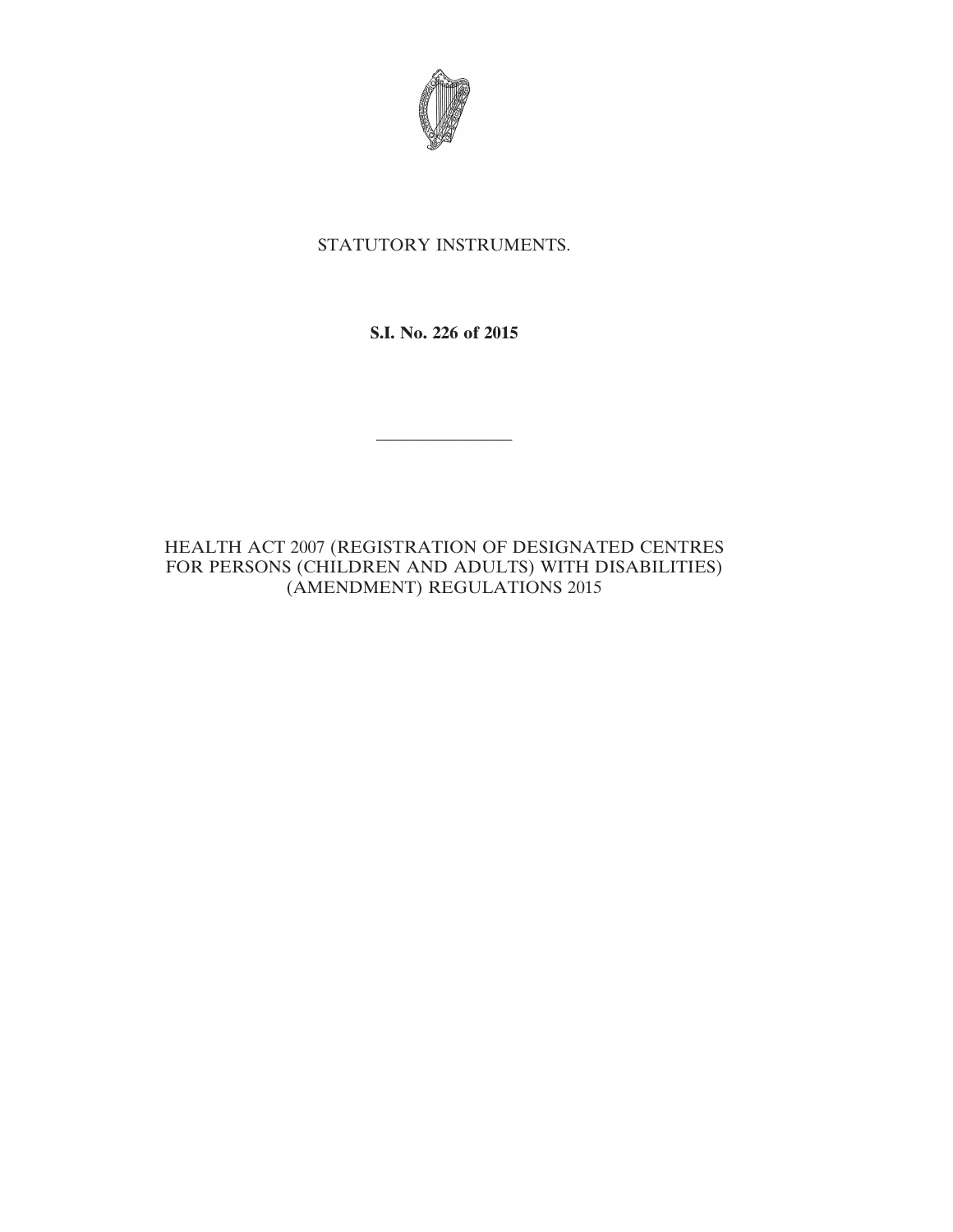## HEALTH ACT 2007 (REGISTRATION OF DESIGNATED CENTRES FOR PERSONS (CHILDREN AND ADULTS) WITH DISABILITIES) (AMENDMENT) REGULATIONS 2015

I, LEO VARADKAR, Minister for Health, in exercise of the powers conferred on me by sections 98, 99 and 101 of the Health Act 2007 (No. 23 of 2007) (as adapted by the Health and Children (Alteration of Name of Department and Title of Minister) Order 2011 (S.I. No. 219 of 2011), after consultation with the Minister for Children and Youth Affairs, hereby make the following regulations:

## *Citation and Commencement*

1. These Regulations may be cited as the Health Act 2007 (Registration of Designated Centres for Persons (Children and Adults) with Disabilities) (Amendment) Regulations 2015.

2. These Regulations come into operation on 29 May, 2015.

3. Regulation 5 of the Health Act 2007 (Registration of Designated Centres for Persons (Children and Adults) with Disabilities) Regulations 2013 (S.I. No. 366 of 2013) is amended in paragraph (3), by deleting subparagraph (*d*).

GIVEN under my Official Seal, L.S. 26 May 2015.

> LEO VARADKAR, Minister for Health.

*Notice of the making of this Statutory Instrument was published in "Iris Oifigiúil" of* 2*nd June*, 2015.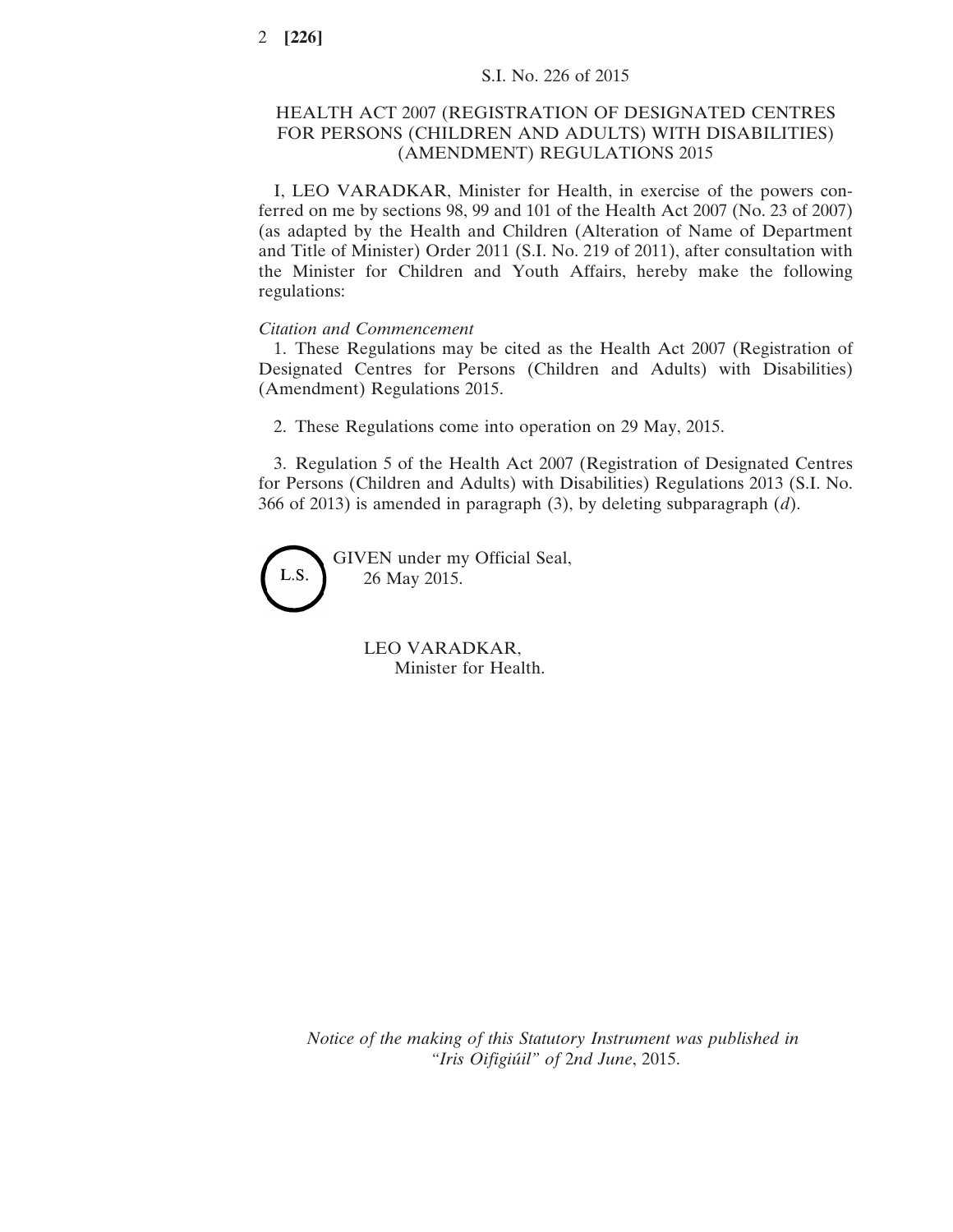**[226]** 3

## EXPLANATORY NOTE

*(This note is not part of the Instrument and does not purport to be a legal interpretation)*

This Regulation, made under Part 13 of the Health act 2007 (No. 23 of 2007) removes the requirement, in the application process for the registration or the renewal of registration of a designated centre, for written confirmation from a successfully qualified person that all statutory requirements relating to fire safety and building control have been complied with.